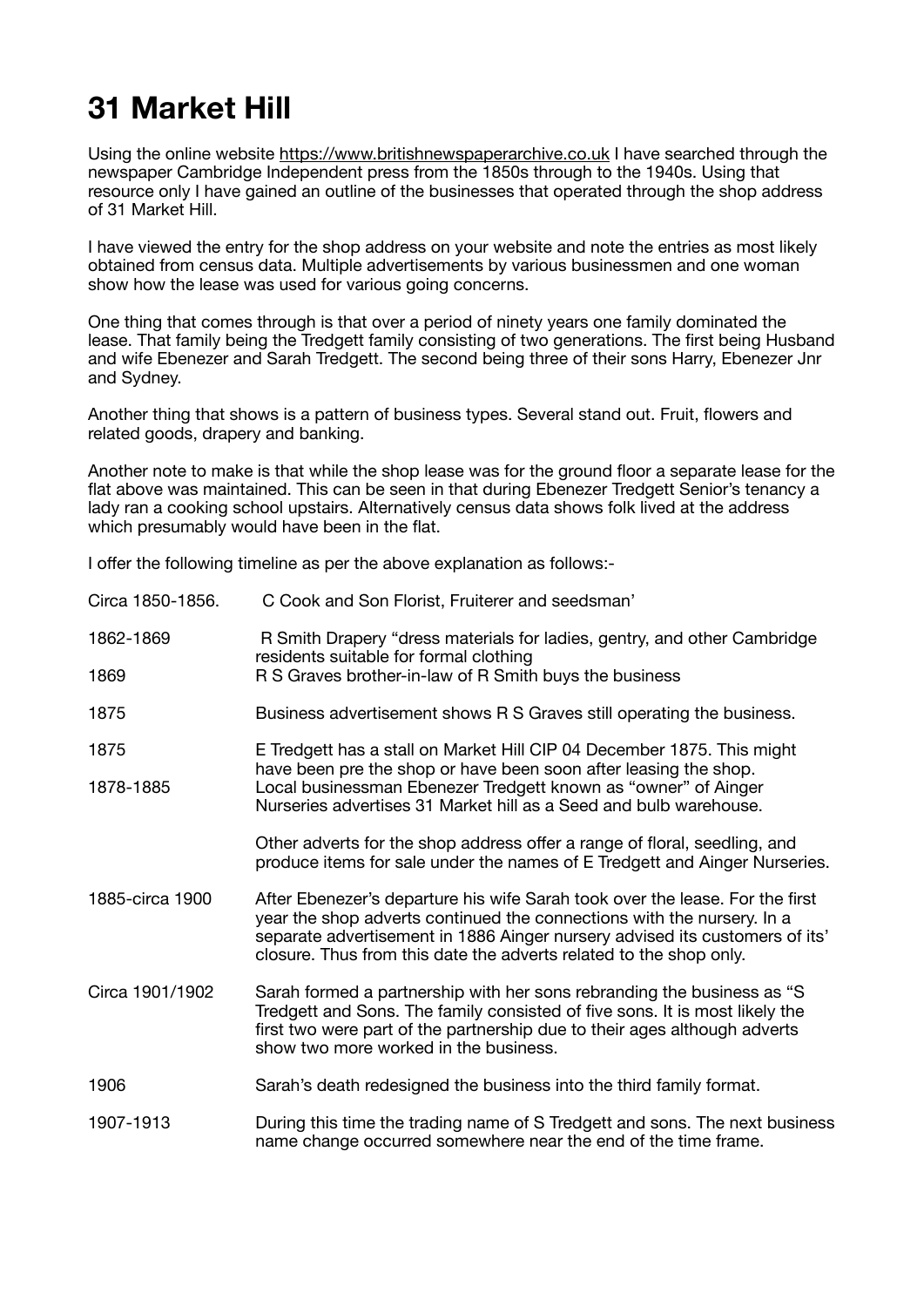| 1914        | A advert informs Cambridge customers E Tredgett (Jnr) opened a store<br>selling nuts and providing floral arrangements.                                                                                                                                                      |
|-------------|------------------------------------------------------------------------------------------------------------------------------------------------------------------------------------------------------------------------------------------------------------------------------|
|             | It is unclear how long the shop was trading as this e Tredgett was<br>conscripted and served in the Great War. A separate advertisement in 1917<br>declares his bankruptcy so it is unclear how much of this time frame the<br>shop was trading and how much it was dormant. |
| 1914-1918   | 1914 advertises the new name as H Tredgett and Son. Just who the son is,<br>is unclear as family ancestral records create confusion. Another source in a<br>Horticultural magazine dated 1932 implies it might have been a son named<br>Harry.                               |
| 1920s-1930s | No clear evidence for who is the Tennant and what the business is.                                                                                                                                                                                                           |
| 1992        | Photographs taken by a Turner Family member show the Tennant to be the<br><b>Midland Bank</b>                                                                                                                                                                                |
| 2018.       | Google maps show the bank has changed its' name to HSBC Bank                                                                                                                                                                                                                 |
| 2019        | Google maps show the address as being a Cath Kidston children's clothes<br>store. This chain went bankrupt closing most of its stores in 2020.                                                                                                                               |
|             |                                                                                                                                                                                                                                                                              |

Notes as per the website.

(1) I assume the census material listed relates to the tenancy of the flat above.

(2) The 1881 date for E Tredgett might relate to a census as a tenant but was not the opening date of the business. Newspaper dates show tenancy was operational in 1878.

(3) 312 Histon Road was his family's residence. A 1886 map shows "Providence House" as being located next to Ainger Nursery on one side of the road while more of the nursery being on the opposite side next to 297 Histon Road.

(4) Enid Porter's recollection of the owner operator of the shop being George Tredgett is incorrect. He founded Ainger Nursery in 1852 approximately as per an advertisement Ebenezer put in a newspaper in the mid 1870s.

(5) A Jabez Carter appears in articles between 1865 and 1870 as being a doctor and board member/councillor. The Mill Road connection is confusing. It won't be Harvey. He went bankrupt in 1870. It wont be Ebenezer either as he lived in Chesterton and bought the Histon Road property. It might be their father George. This would imply His nursery had three locations.

## Additional notes

## (1) Rose Cottage

The map I refer to in note three above refers to a "Rose Cottage". The map also refers to "Providence Cottage" which has been by some sources used as the name for 312 Histon Road. In a advertisement in the Cambridge Independent Press dated 14 November 1868 the reader is informed the property next to Rose Cottage was up for new tenancy/ownership as the then owner/resident had died being a Mr O Germany. This might be the property the lady quoted in your listing was referring to.